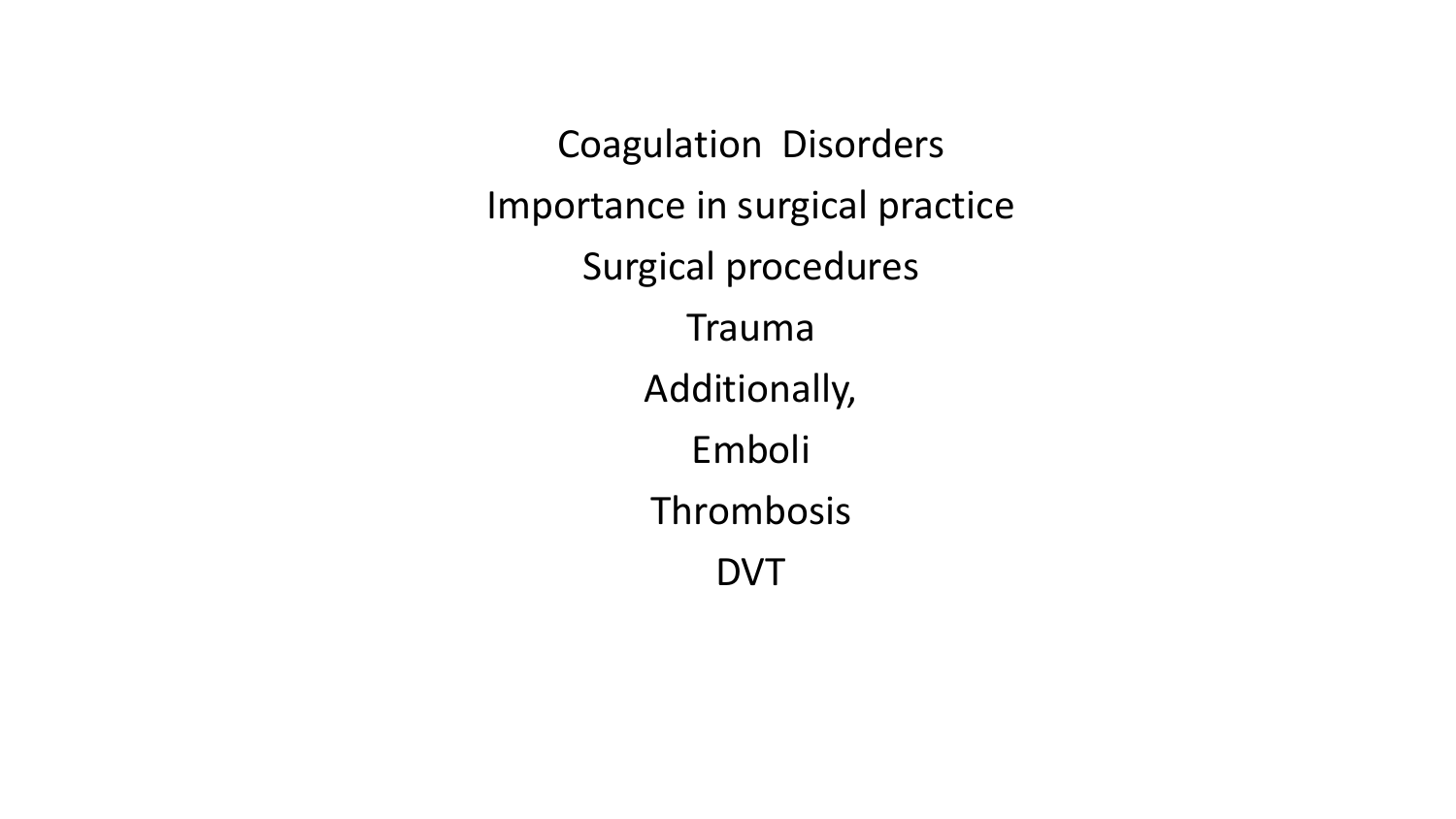- Events
- Vascular constriction
- Platelet plug formation
- Fibrin formation
- Fibrinolysis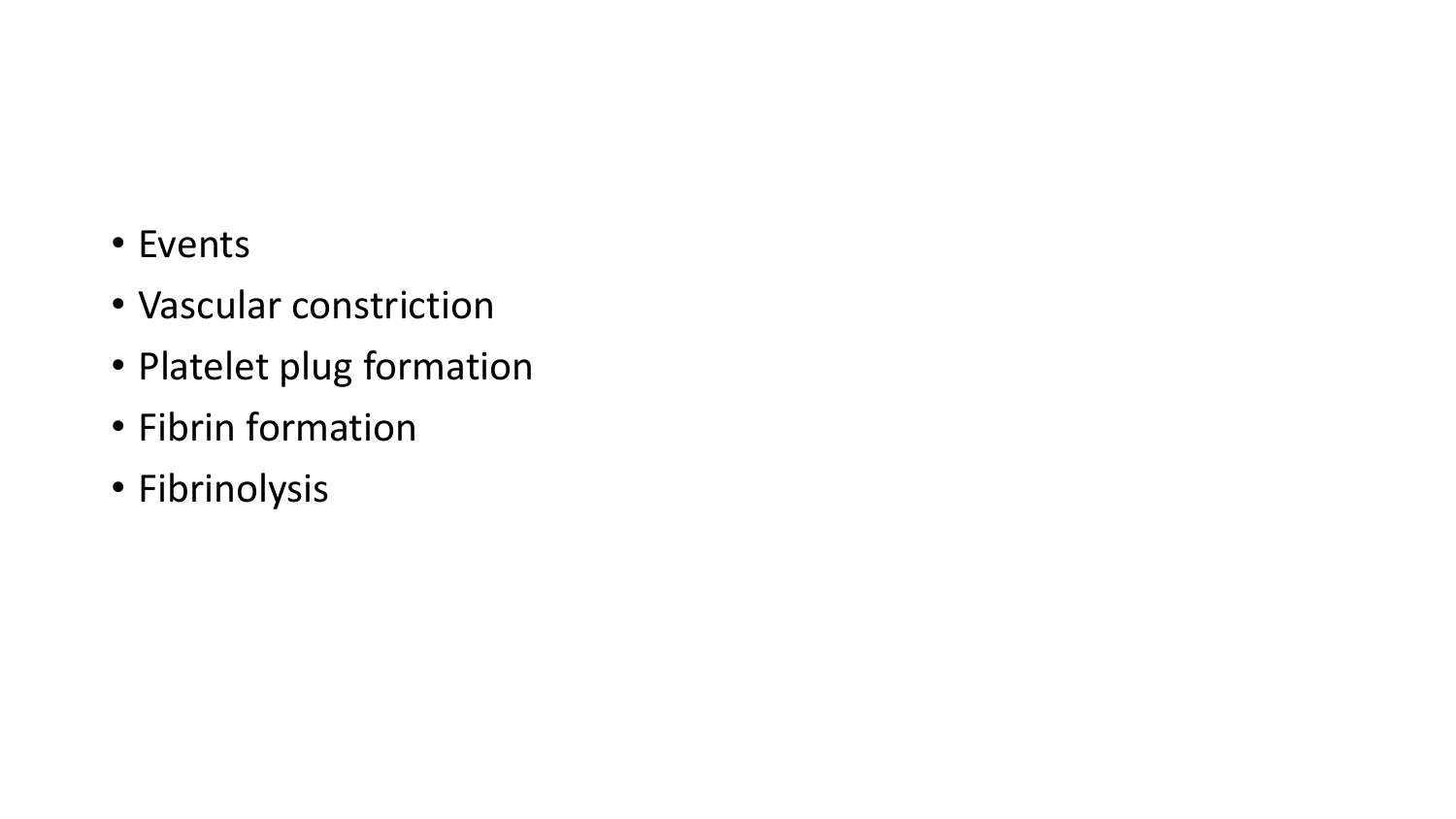- Vascular constriction:
- Thrombaxane A2
- via release of Arachidonic acid
- conversion to PG2
- Serotonin release from injured endothelium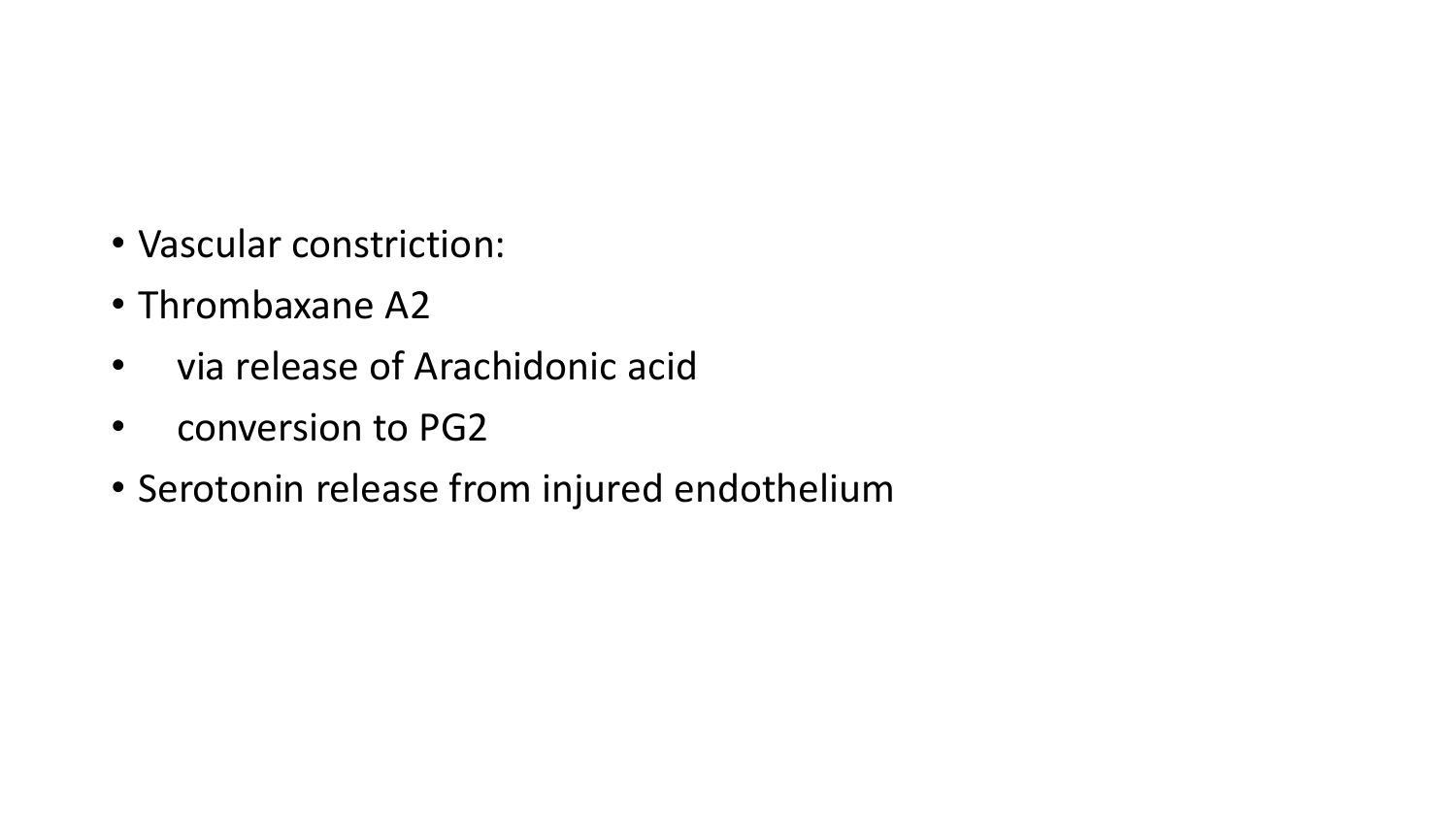- Coagulation:
- Platelet adhesion(this require vWB factor)recruites other platelets
- Principal mediators
- ADP
- Serotonin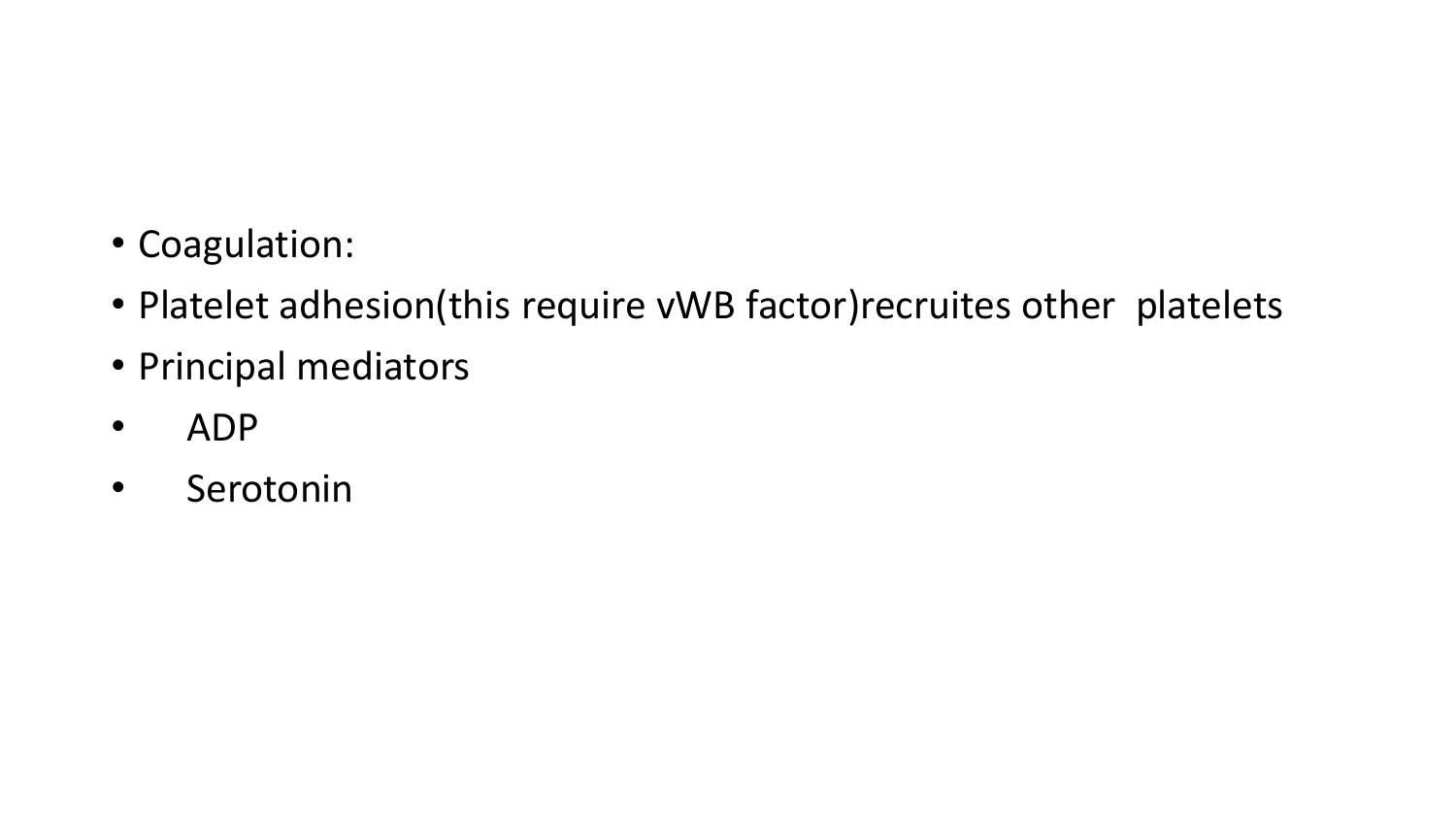- Coagulation cascades:
- Intrinsic (activation of factor X11)
- Subsequent activation of X1 1X V111
- Extrinsic
- Tisuue Factor(TF)
- Binds to V11 activation to V11a
- Then activation of X to Xa
- Conversion of prothrombin(11) to thrombine and factor 1 (Fibrinogen)
- To fibrin.
- Fibrin monomers are cross-linked to polymers with the assistance of V111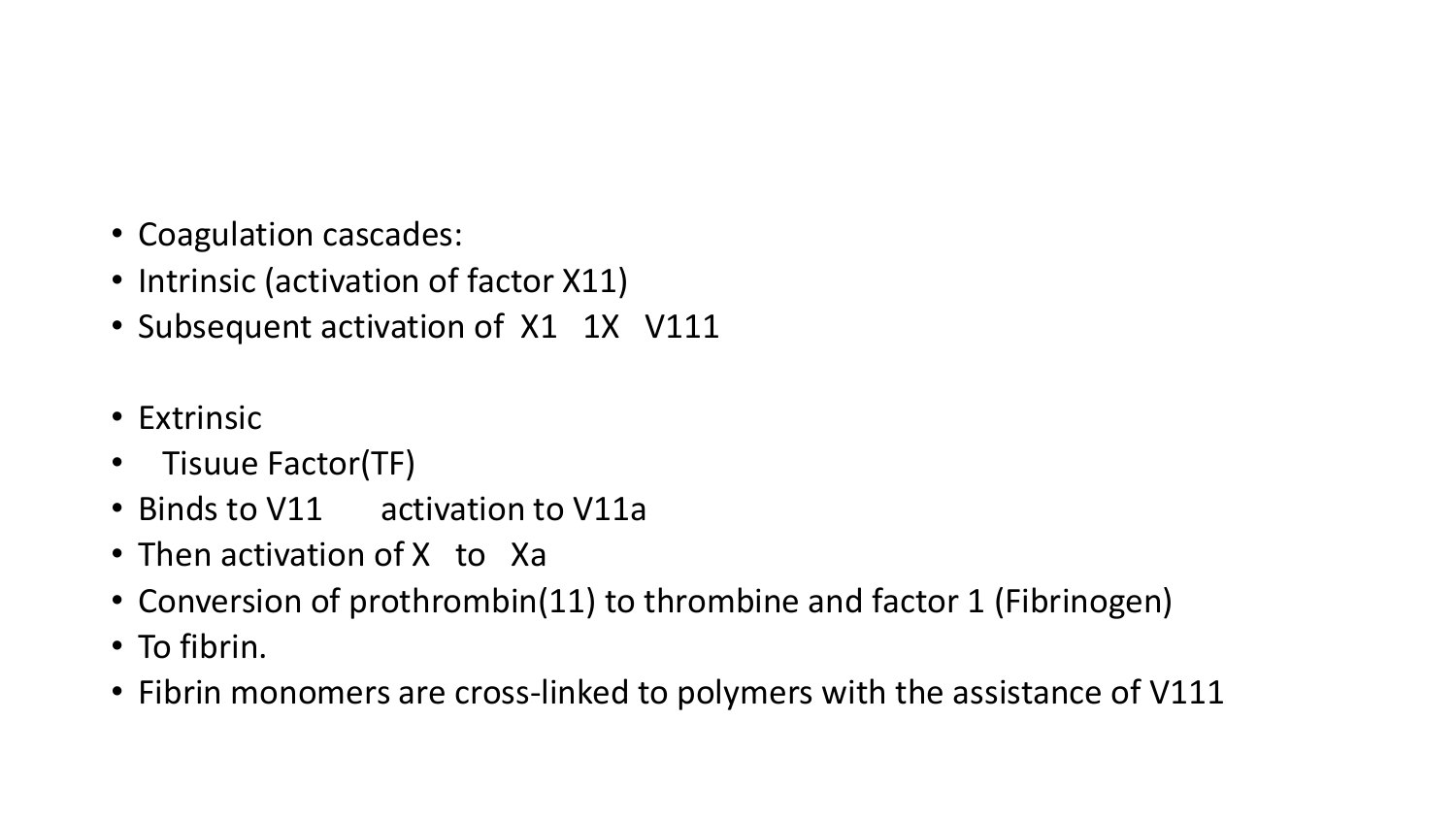- Degeneration:
- 1 Feedback inhibition
- 2 Activation of protein C that leads to release of TPA
- protein S
- Fibrin clot degeneration is accomplished by Plasmin.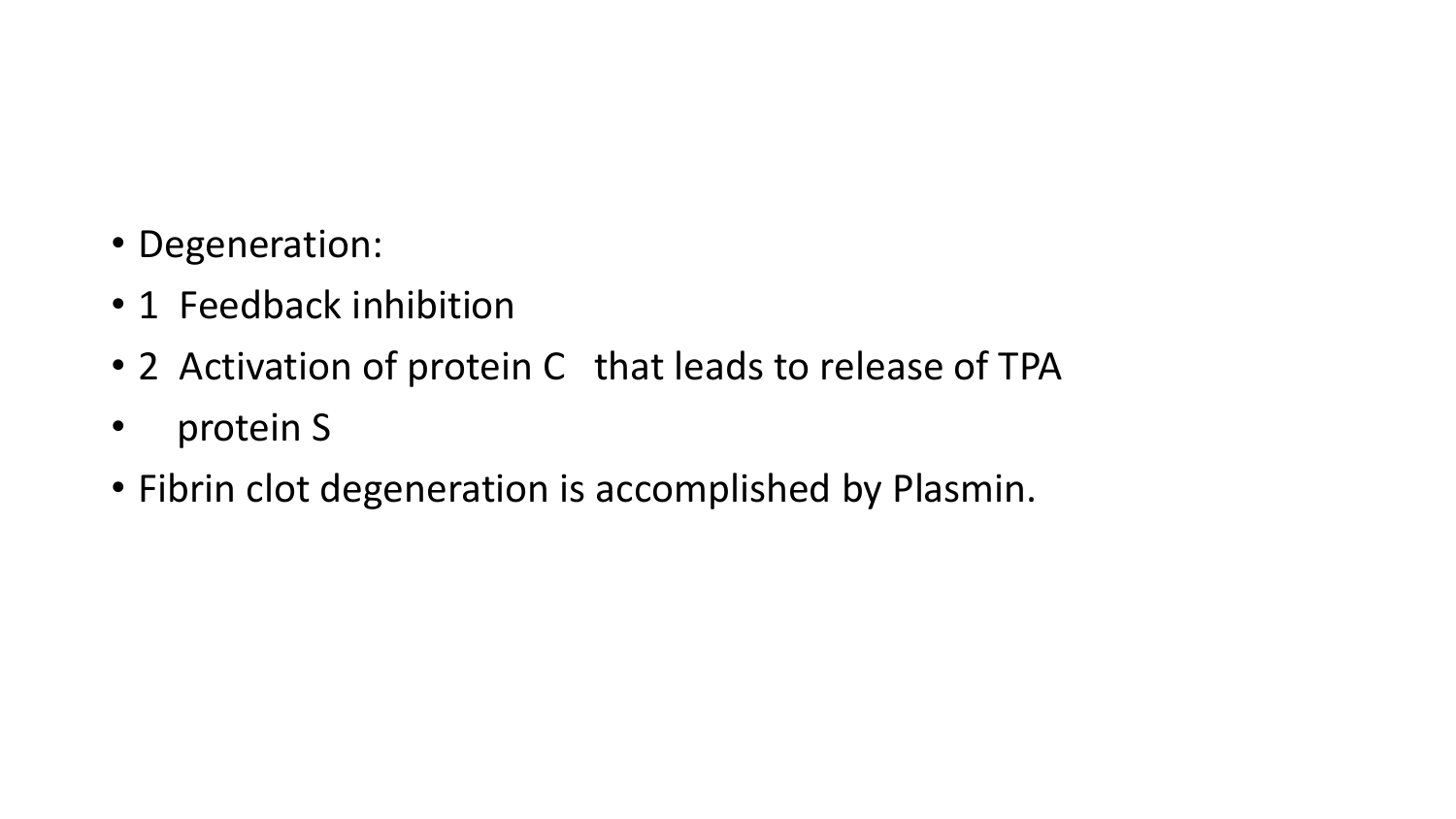- Congenital Factor Deficiencies:
- V111 Hemophilia A and vWB disease
	- 1X Hemophilia B (Christmas disease)
	- X1 Hemophilia C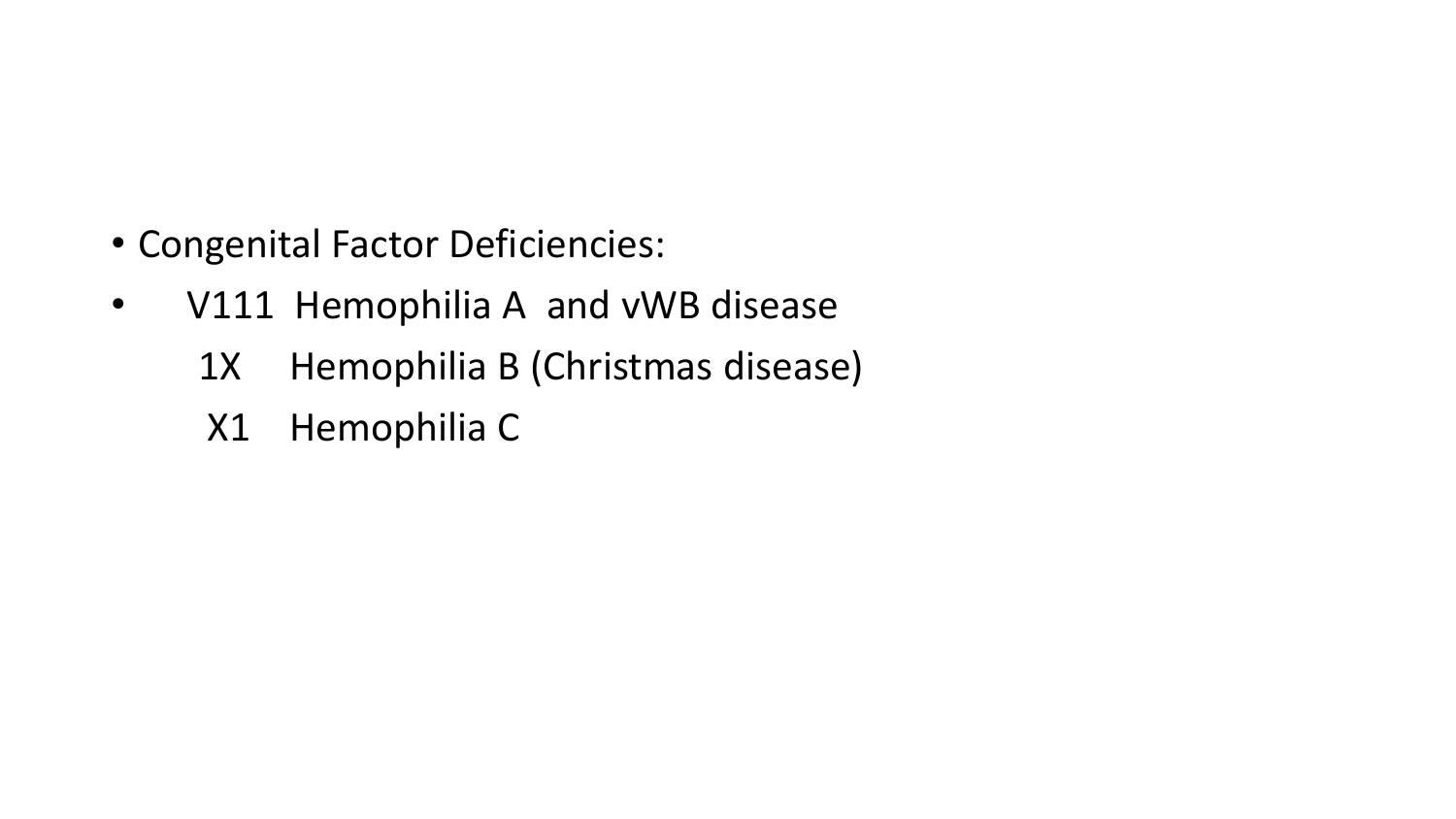- vWB disease,
- The most common congenital bleeding disorder
- Quantitative and qualitative defect in vWB factor responsible for carrying V111 and platelet adhesion.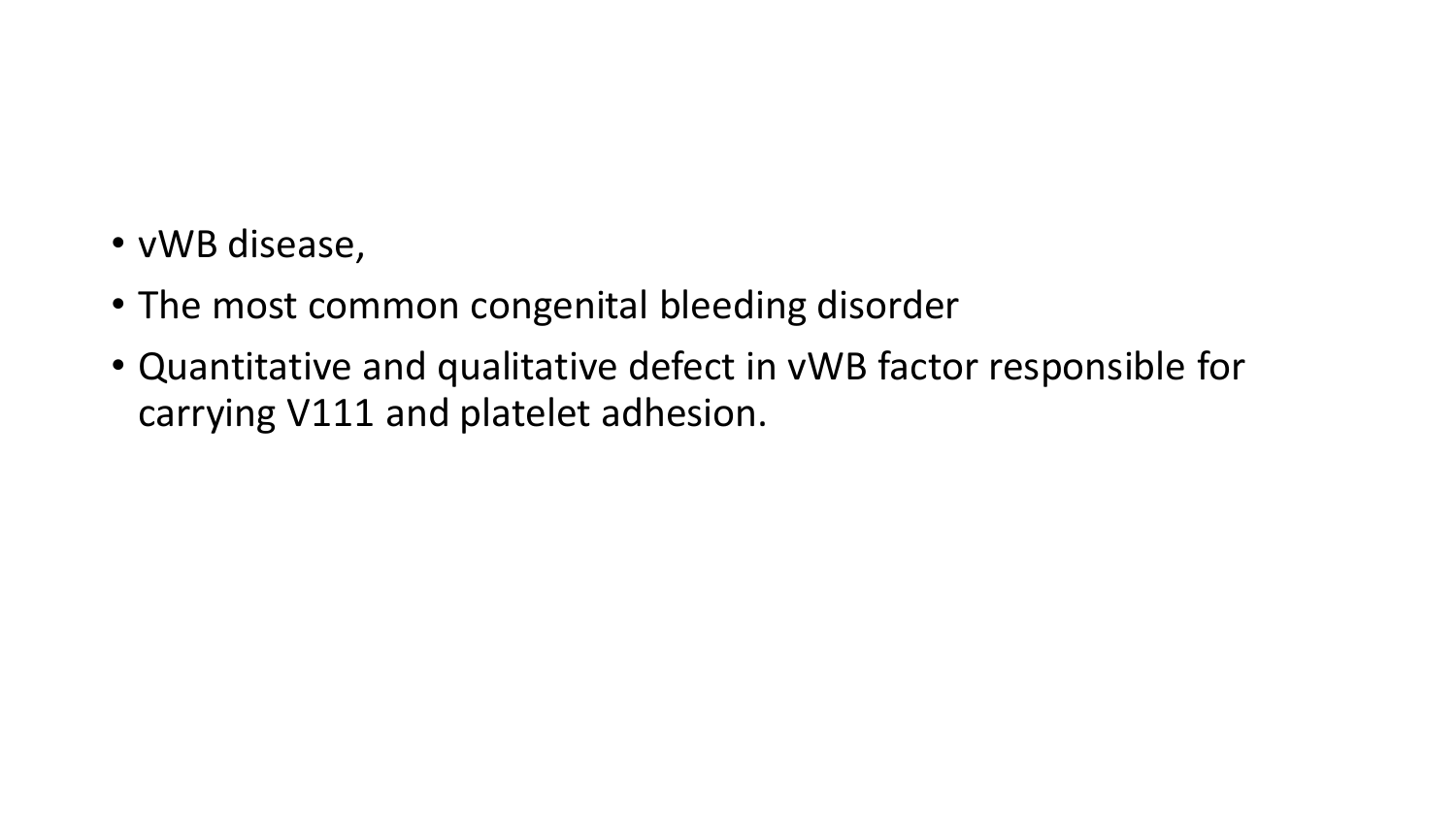• Approach:

**History** 

PE

Investigations:

Pre OP clinics

Guidelines, protocols and policies.

These are done for etiological Factors in bleeding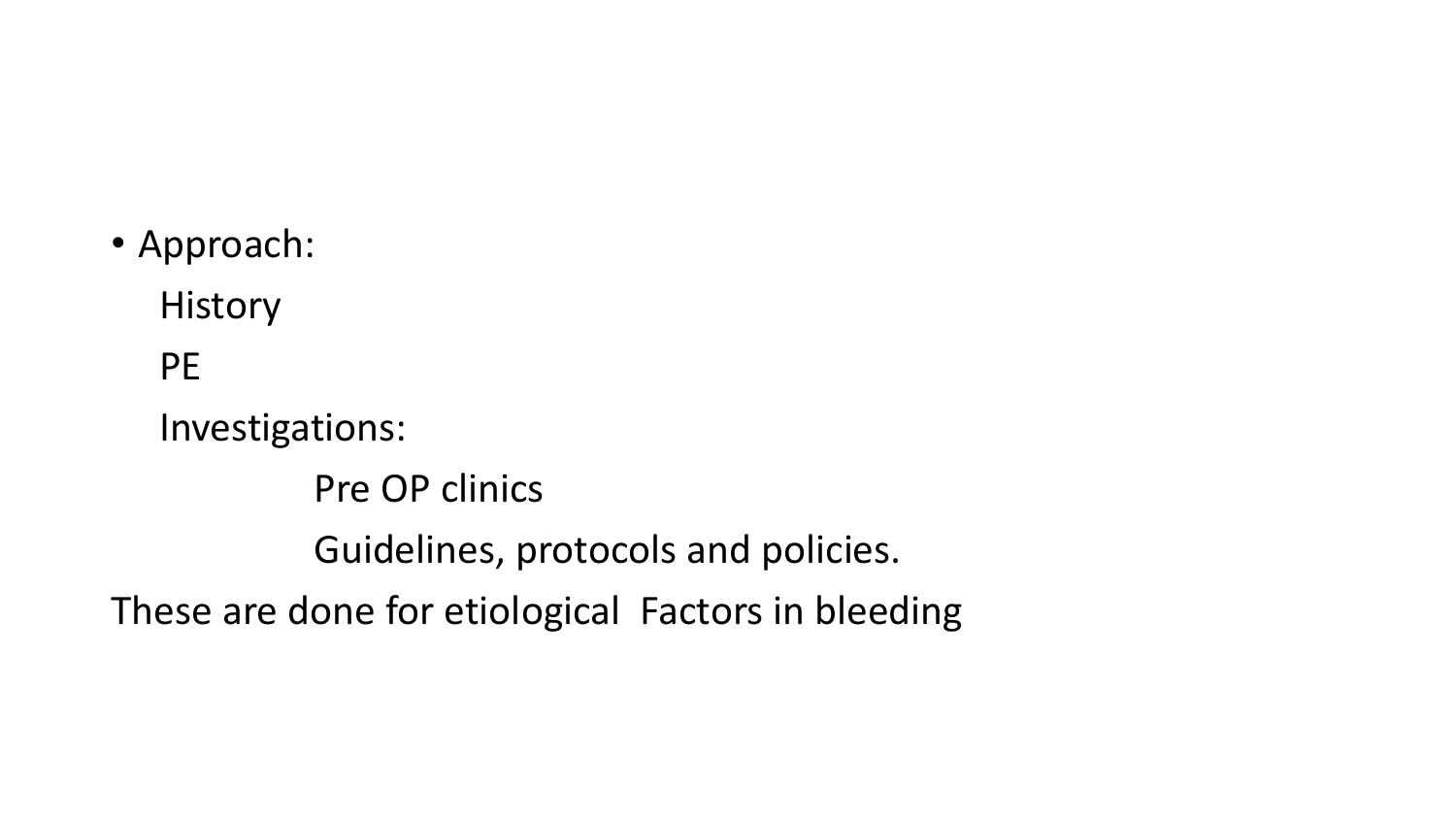- DIC:
- Disseminated Intravascular Coagulation, or Acquired Hypofibrinogenemia
- Systemic activation of coagulation pathways
- Excessive Thrombine generation
- Diffuse microthrombi
- Consumption and depletion of Platelets and coagulation factors
- Classic picture of diffuse bleeding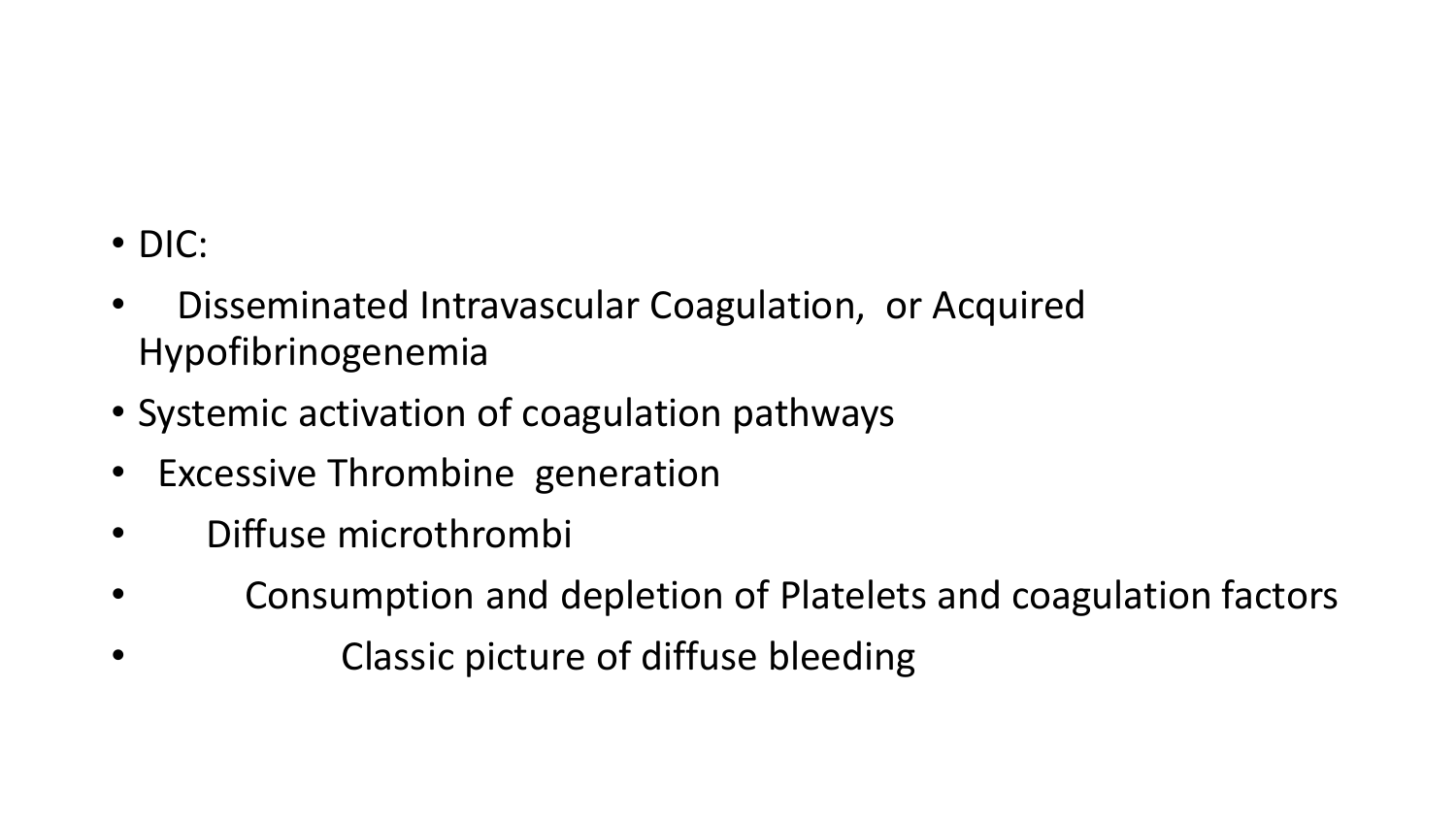- DIC contd.
- Causes:
- Emboli
- Organ injuries
- Massive transfusion
- Malignancy
- Sepsis
- Transplant rejection
- Snake bites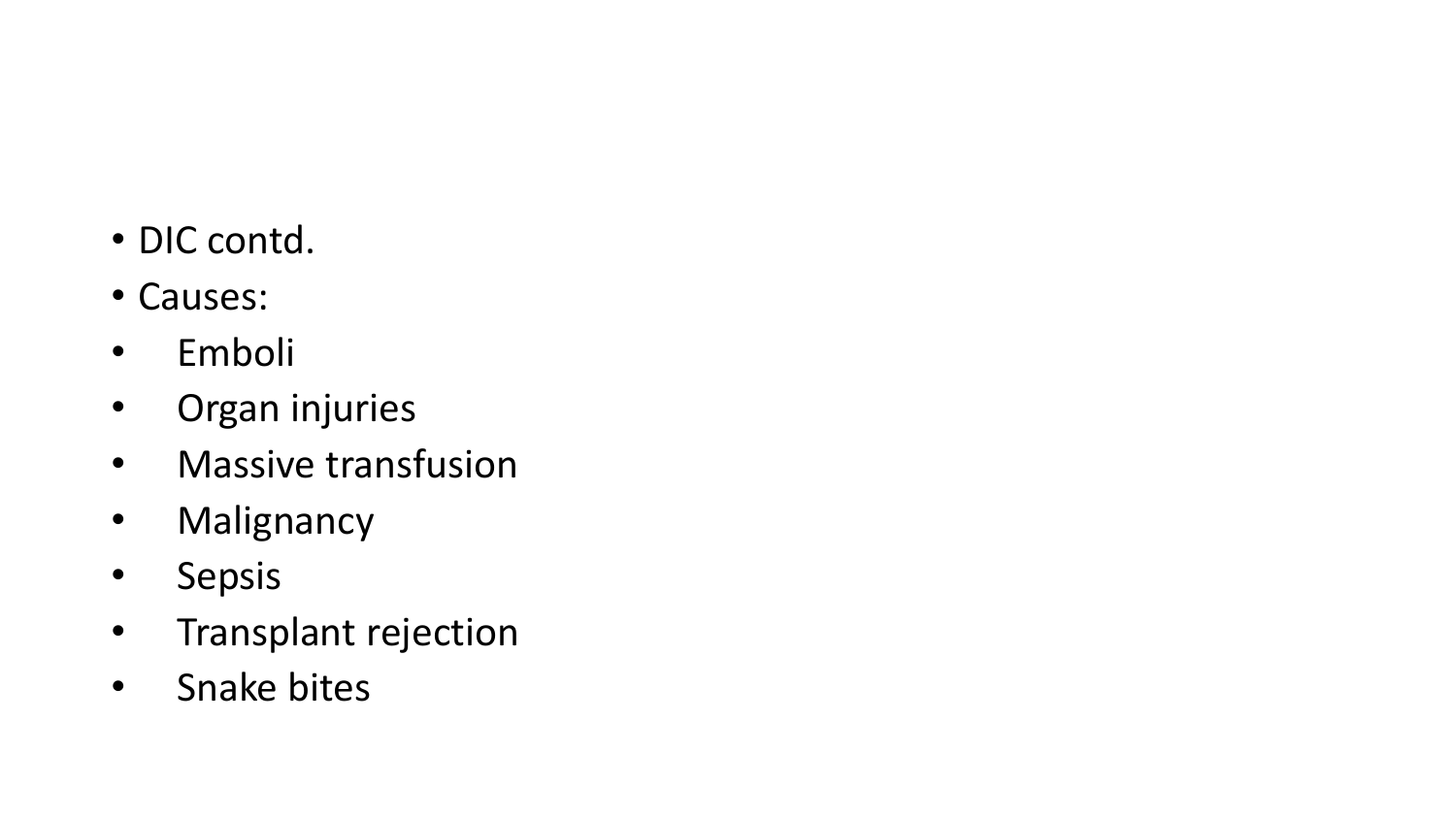- DIC Diagnoses:
- The presence of inciting underlying pathology
- Low Platelets
- Prolonged PT
- Low Fibrinogen levels
- high FDPs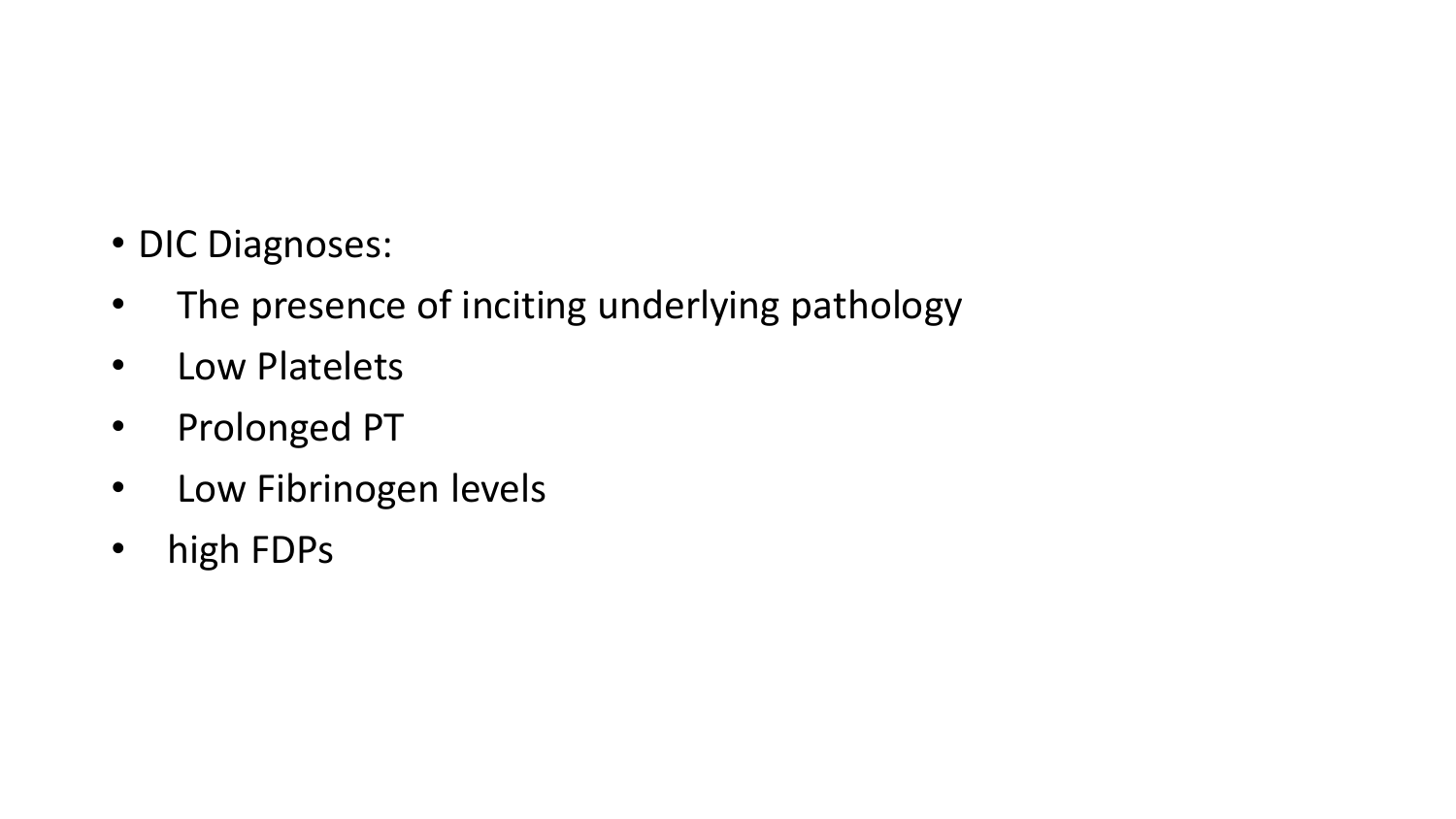- DIC Treatment:
- Relieving inciting factor
- Adequate perfusion
- FFP
- Cryoprecipitate,Platelets and/or Factor supplements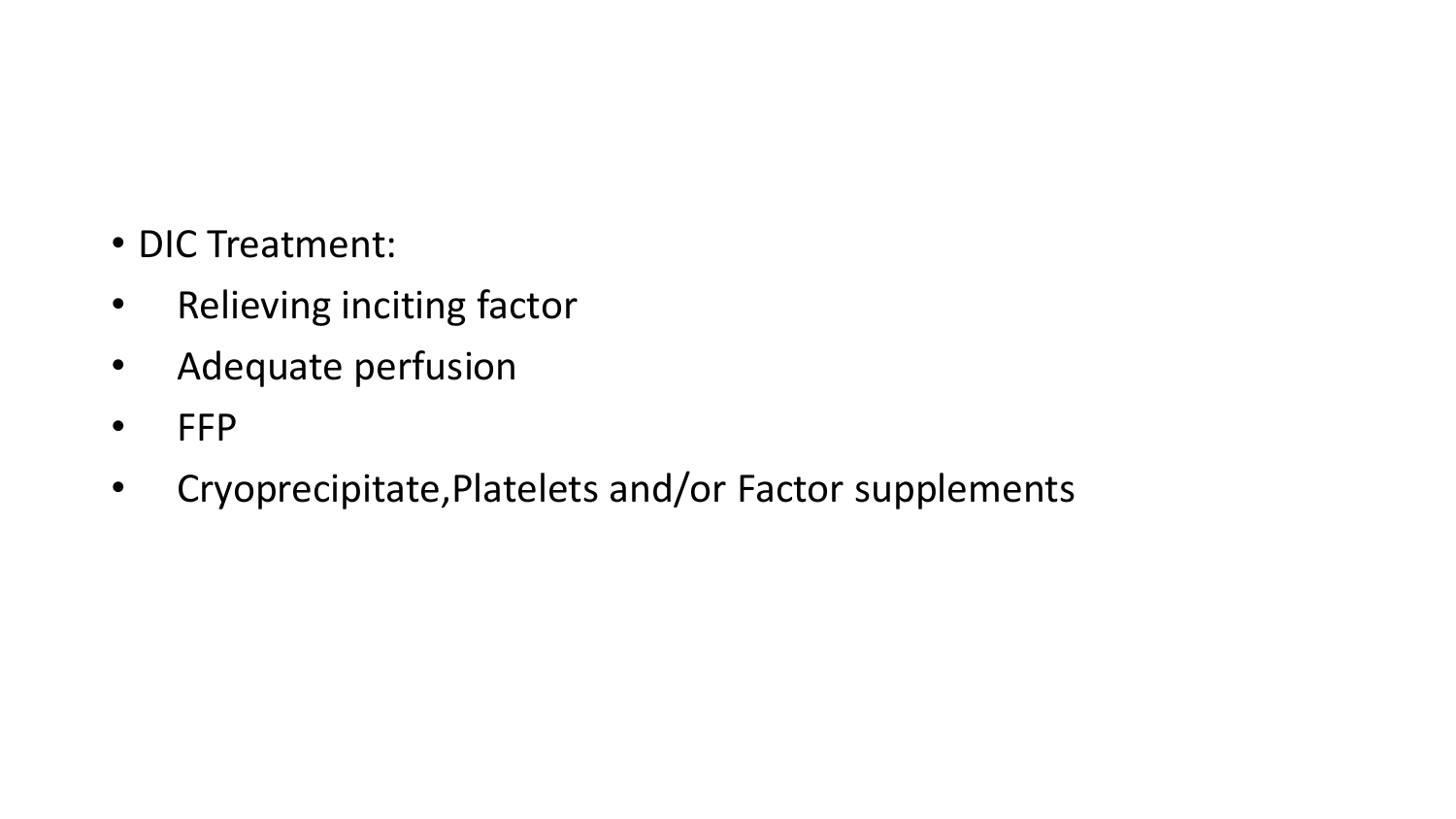- Coagulopathy of liver disease:
- Prolonged PT
- Thromboses(protein C and S deficiency)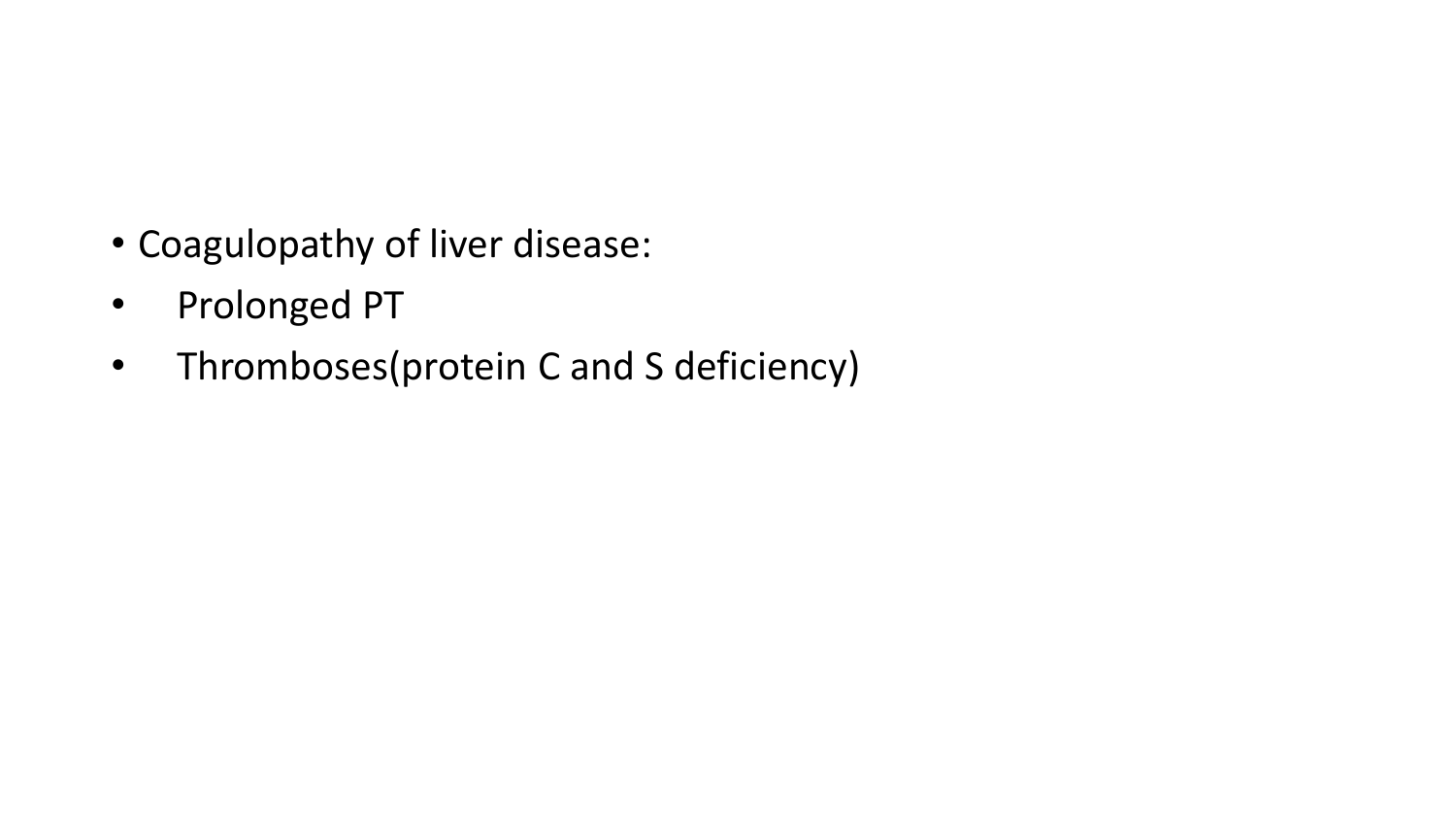- Coagulopathy of trauma:
- Dilutional
- Acidosis
- Hypothermia
- $\bullet$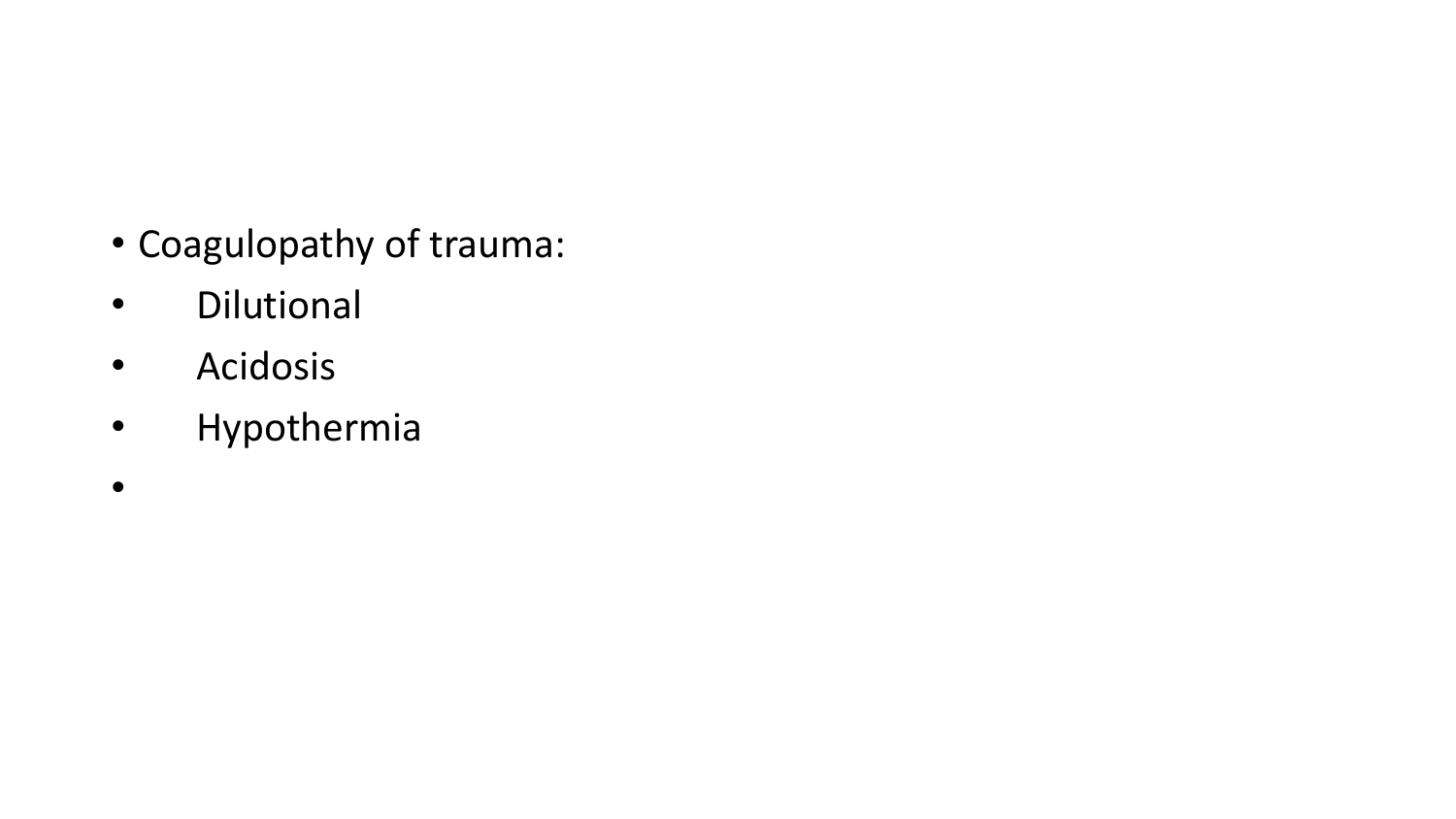- Local Hemostases:
- Digital
- Tourniquet
- Packing
- Biological agents
- $\bullet$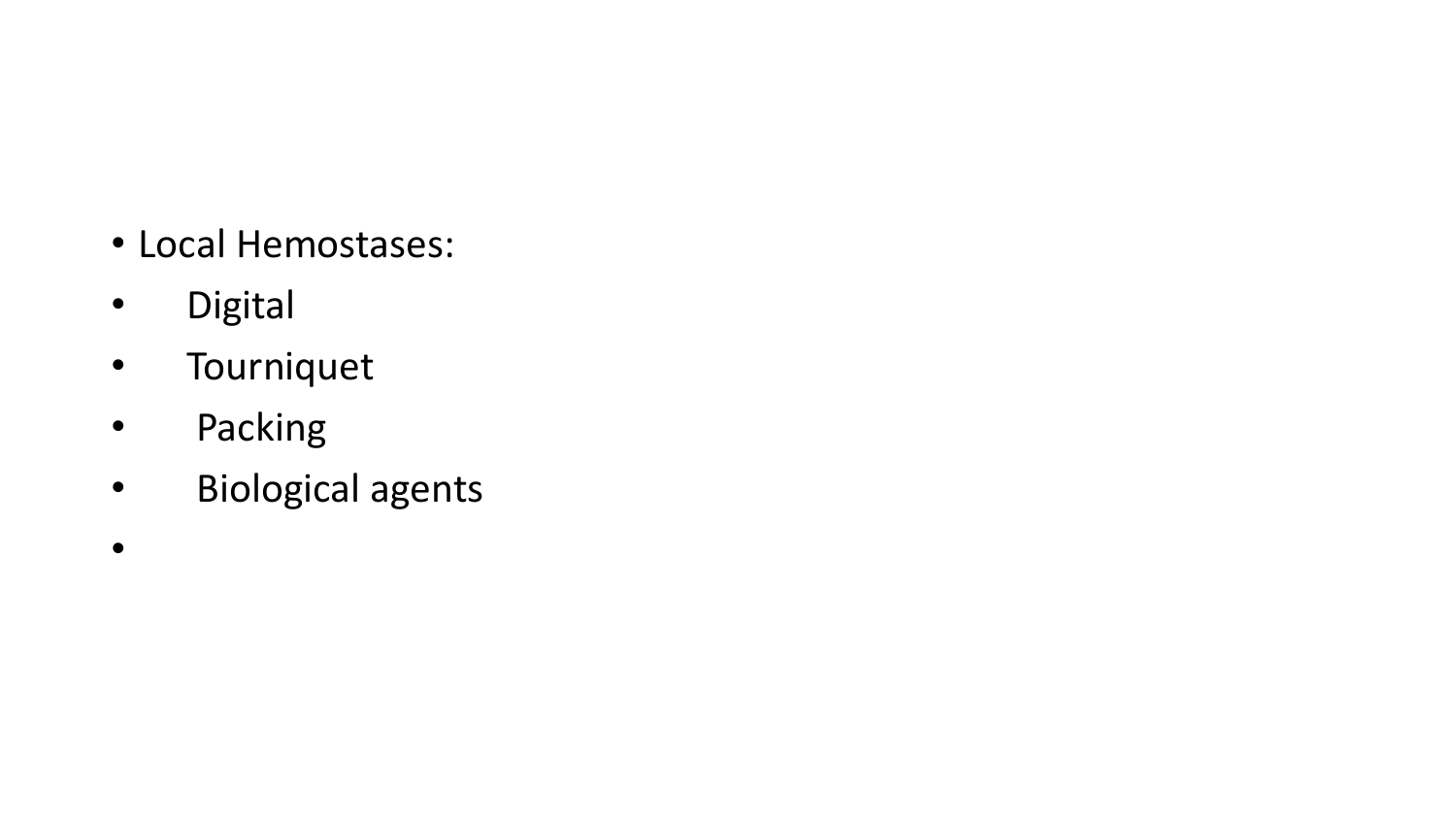- Blood Transfusion:
- Major blood groups
- **Indications**
- Principles:
- Serologic compatibility
- Cross matching
- Rh –ve should be transfused with Rh-ve only
- In emergency, O-ve can be transfused to all recipients
- Typing and cross matching are difficult inpatients with hemolytic anemia and those with multiple transfusions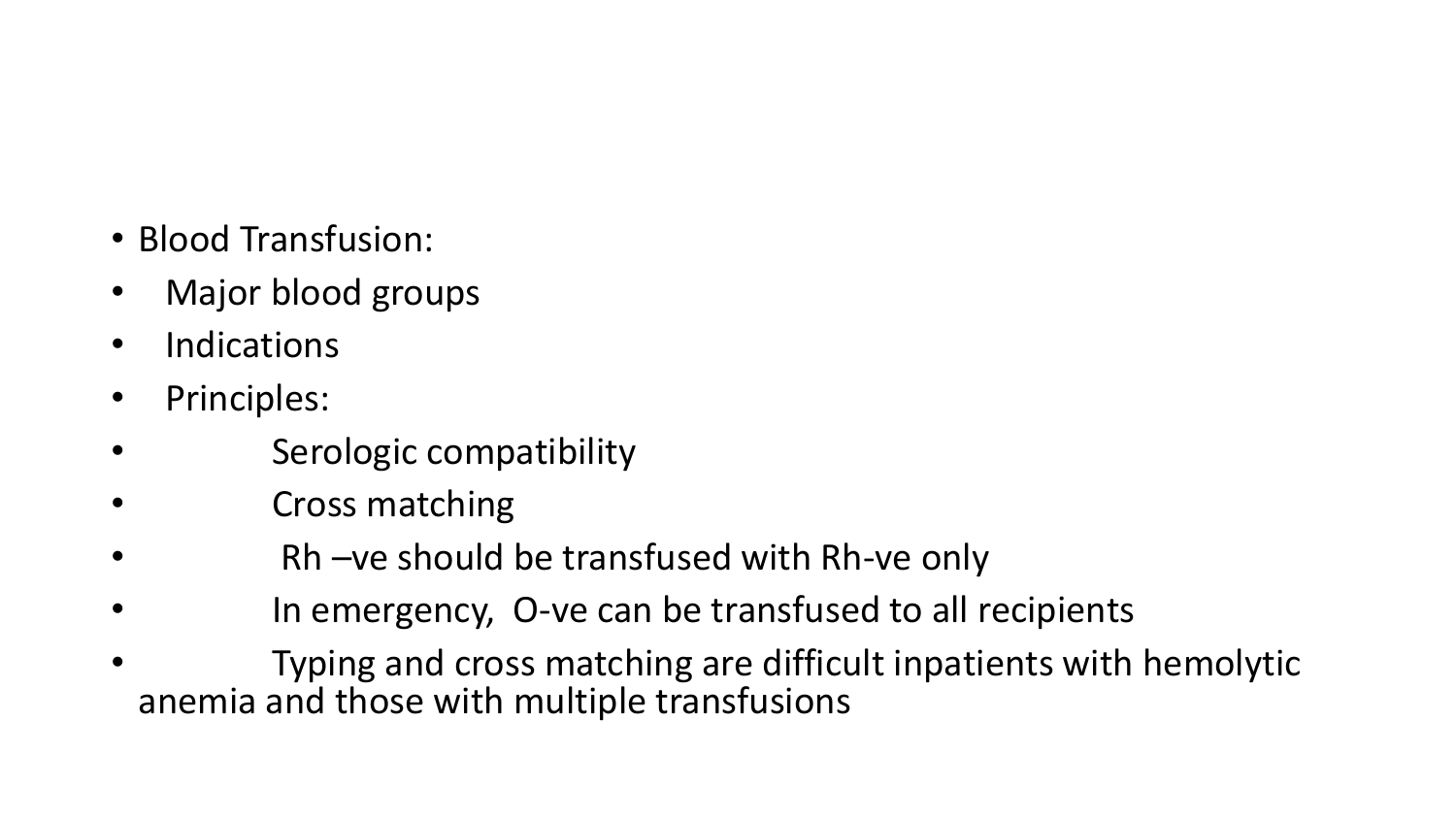- Hazards of transfusion:
- 10% of all transfusions
- Less than 0.5% are serious
- Non hemolytic reactions
- $\bullet$  1%
- Rise in Temp. more than 1C
- Bacterial contamination
- Allergic reactions
- Respiratory(TACO)
- TRALI
- Hemolytic reactions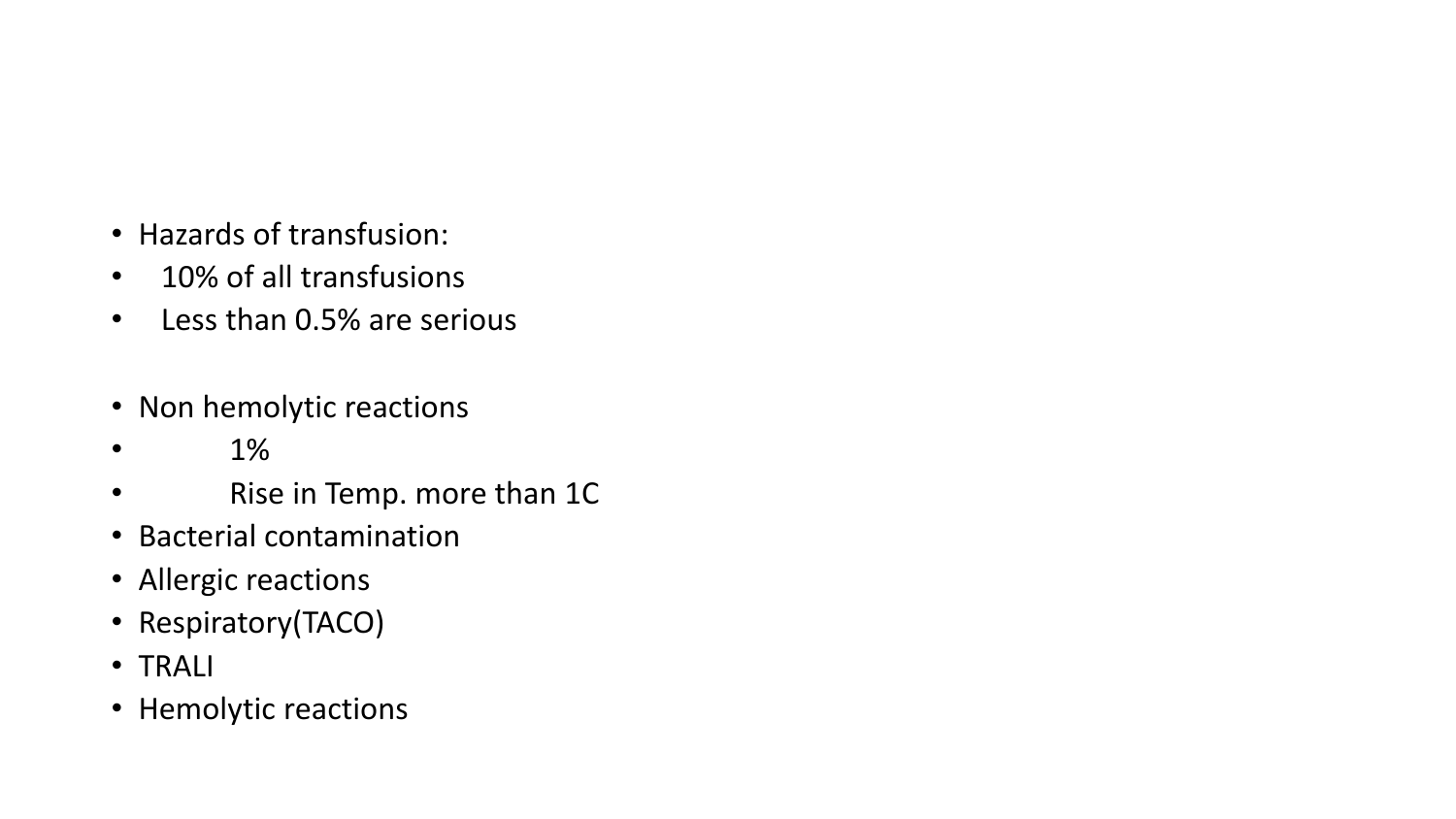- Hemolytic reactions Contd.
	- 1 Acute
	- ABO incompatibility Fatal in 6% of cases
		- Result from Lab. Or clerical errors
- Basic problem is destruction of RBCs
- Hemoglobinemia and Hemoglobinuria
	- Deaths occur from DIC and acute renal failure
	- 2 Delayed, 2 to 10 days later
		- Extravascular hemolyses leading to anemia and hyper bilirubinemia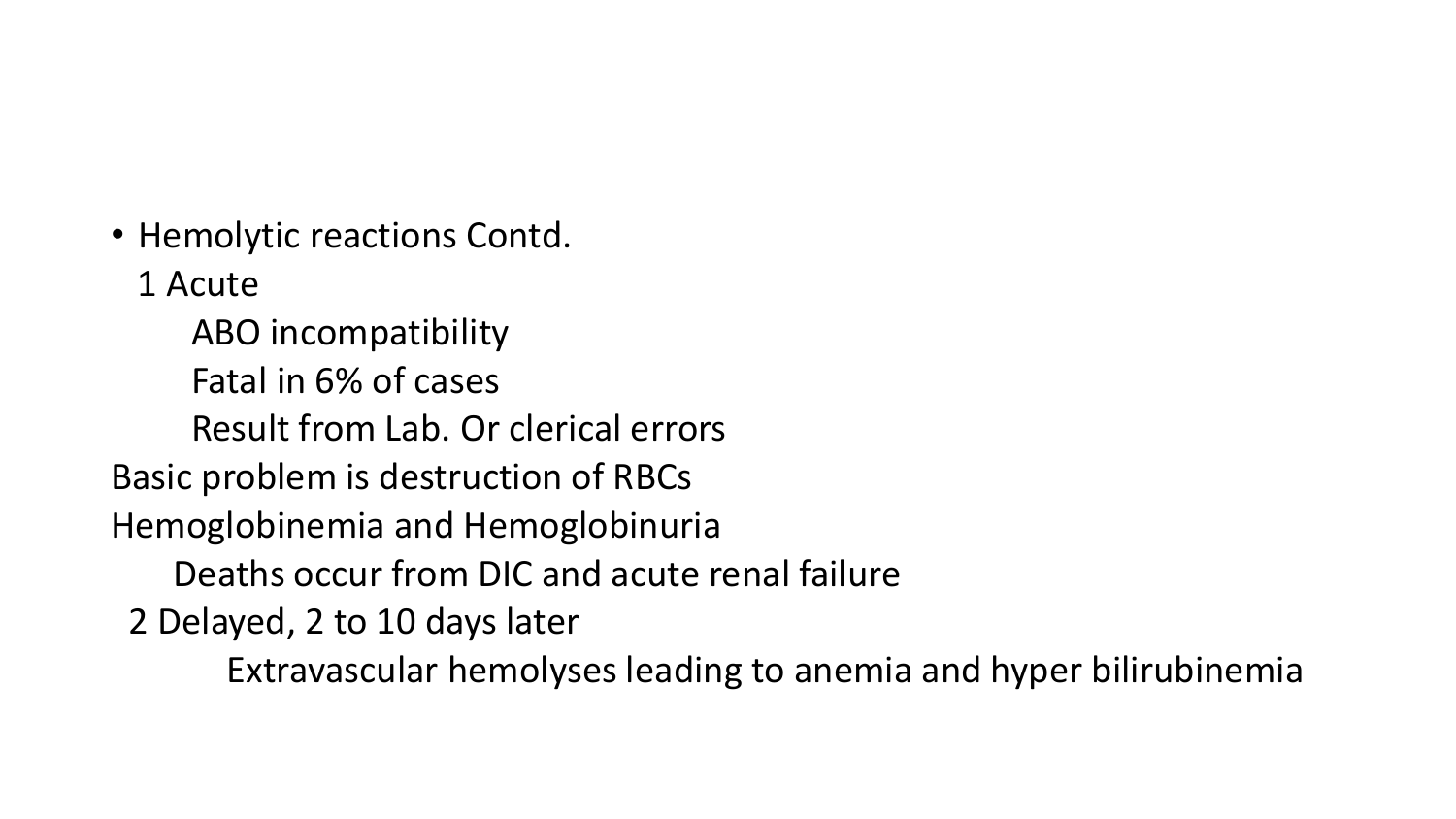- What to look for?
- Pain at the site of transfusion
- Facial flushing
- Back and chest pain
- Associated symptoms(Tachycardia,Hypotension orrespiratory distress)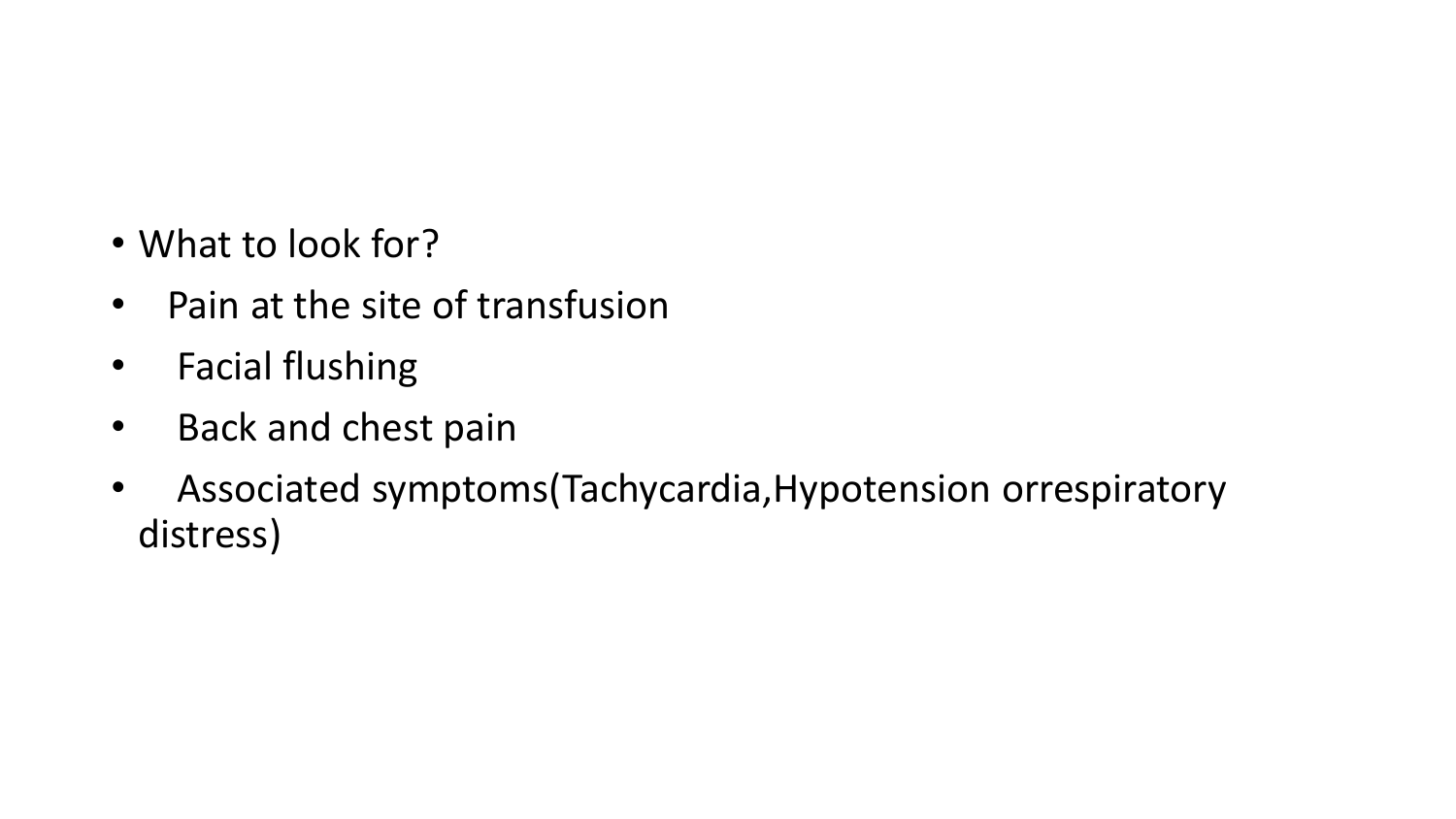- What to do?
- Stop transfusion
- Suspected unit and a sample of recipients blood to be sent to blood bank
- Adequate hydration
- Monitoring urinary output
- Supportive messures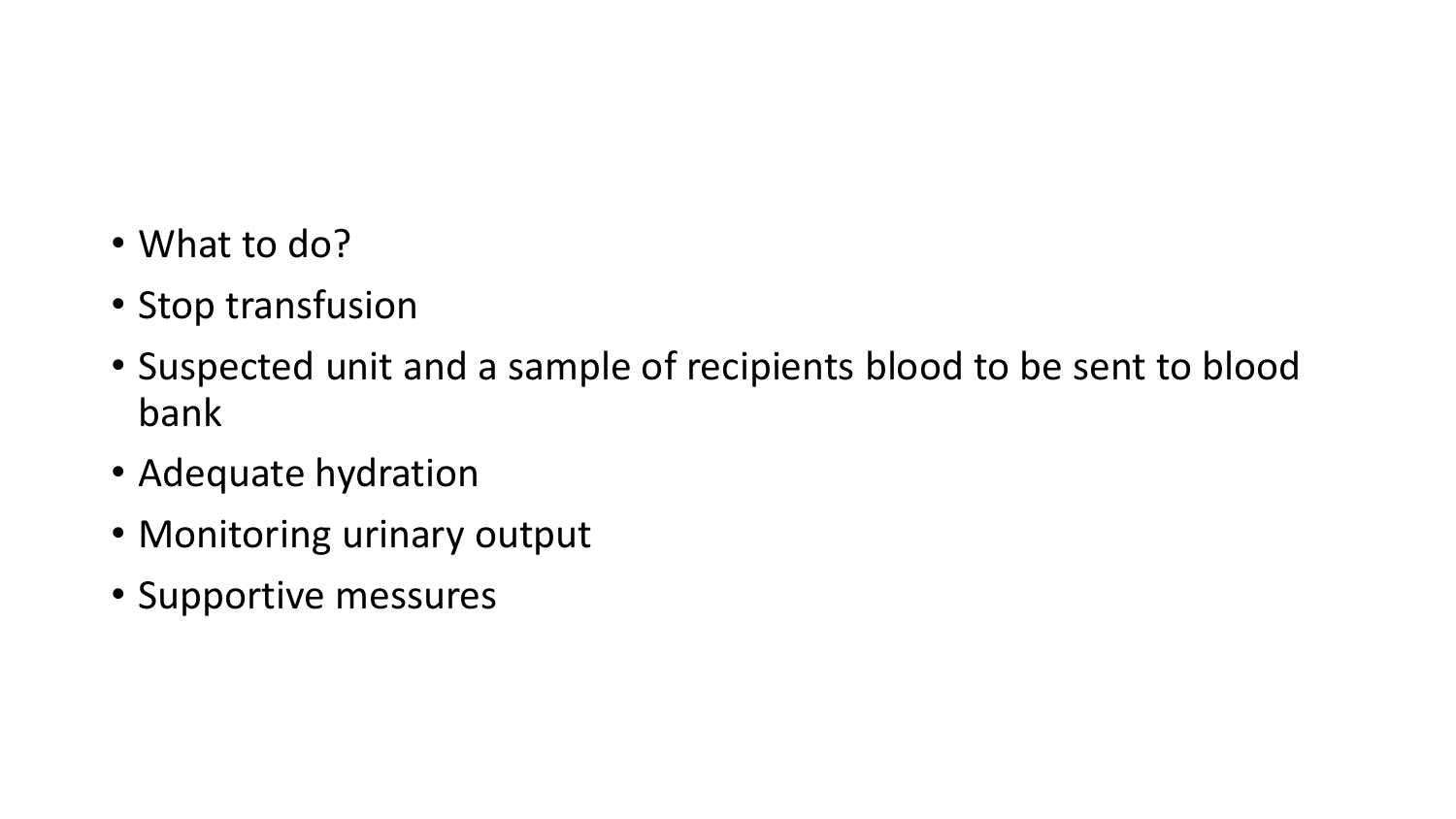- Blood Components:
- Whole Blood
- RBCs
- WBCs
- Platelets
- FFP
- Cryoprecipitate
- Factor components